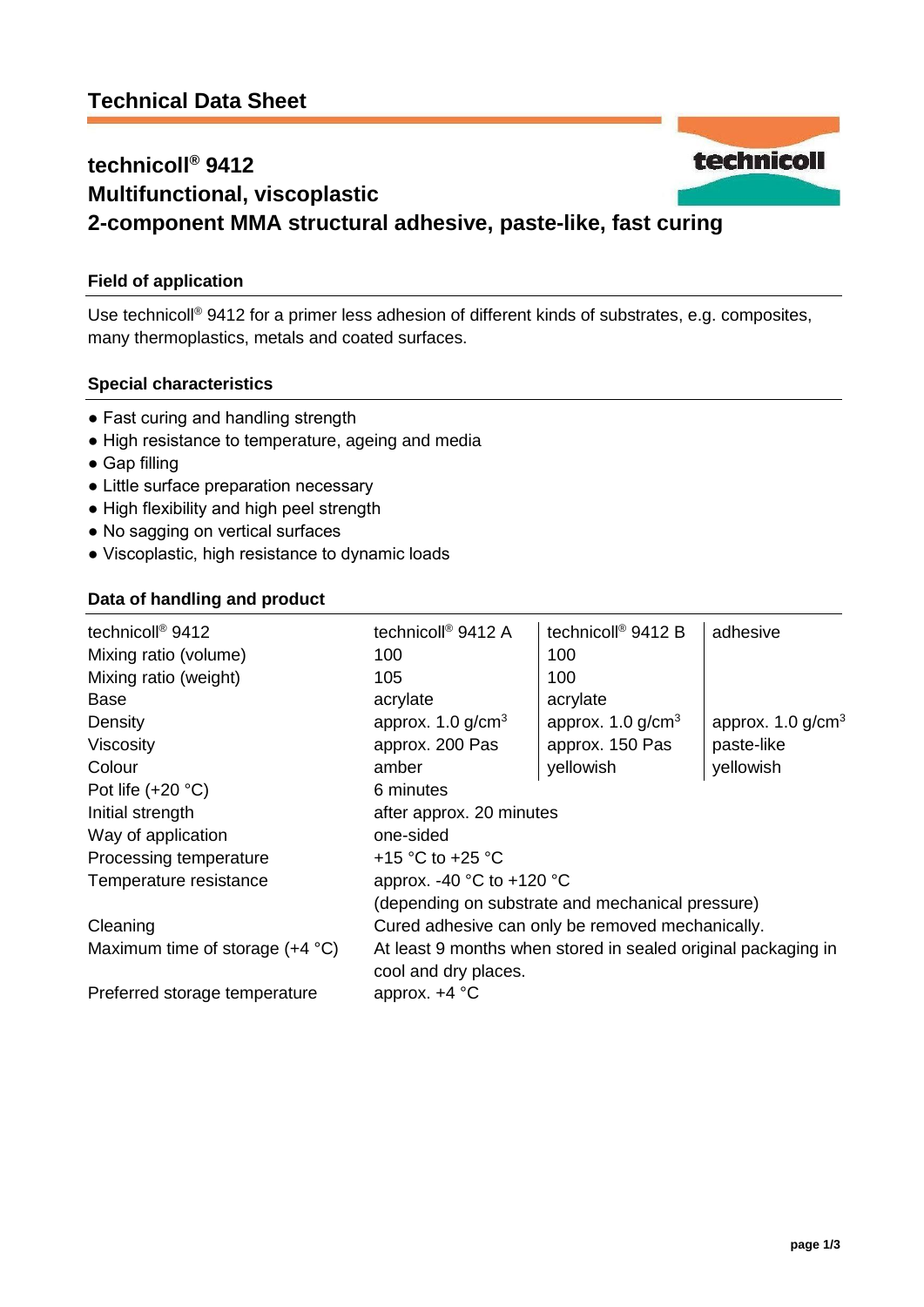## **Favoured substrates**

- metals (aluminium, steel, stainless steel)
- concrete, artificial stone
- stone, natural stone
- thermoplastics: PMMA, ABS, PA, PS, PVC-u, PUR, PET, PC
- derived timber products
- thermosets (GRP, CRP, SMC)
- ceramics
- rubber
- epoxides, polyesters

Not suitable for: PE, PP, PTFE (Teflon®), POM, silicone, EPDM, PVC-p (faux leather) PS-rigid foams (e.g. Styropor® )

Due to the large variety of possible materials and differences in adhesion behaviour hazard tests are mandatory before introducing the adhesive into the actual production process.

#### **Surface preparation**

Joint surfaces must be dry and clean, especially free of oil, grease or release agents. In many cases surface roughening prior to bonding improves strength of a bonded joint.

#### **Adhesion**

Position cartridge into the bracket of an adequate dispensing gun, lock it and remove cap. Expel a small amount of the adhesive to make sure that both components flow freely. Attach mixing nozzle and lock it. Apply adhesive in a thin bead, drop or film on the surfaces to be bonded. The joint components should be assembled and clamped within the pot time. The final bonding strength will be achieved after approx. 24 hours at room temperature.

#### **Physical properties of cured adhesive**

| Shear strength        | 21 $N/mm^2$  |
|-----------------------|--------------|
| Elongation of rupture | $50 - 75 \%$ |
| <b>Modulus</b>        | 690 $N/mm^2$ |